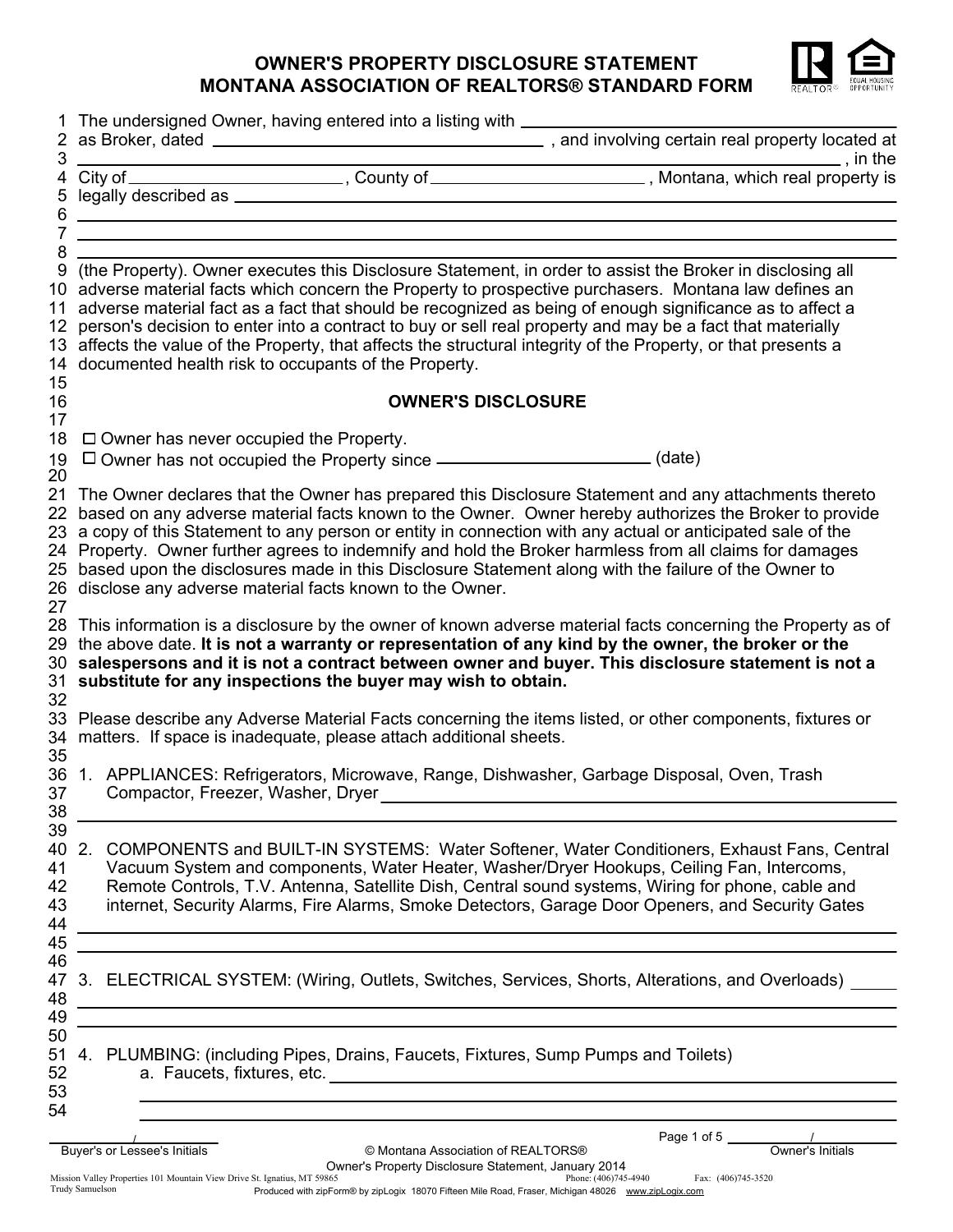| 55<br>56<br>57                         | b. Private Septic Systems (Adherence to Health Codes, Clogging, Backing Up, Drain Field, Septic                                                                                                                                                                                                                                                                                                                                                            |
|----------------------------------------|------------------------------------------------------------------------------------------------------------------------------------------------------------------------------------------------------------------------------------------------------------------------------------------------------------------------------------------------------------------------------------------------------------------------------------------------------------|
| 58<br>59<br>60                         | c. Septic Systems permit in compliance with existing use of Property ______________________________                                                                                                                                                                                                                                                                                                                                                        |
| 61<br>62<br>63                         |                                                                                                                                                                                                                                                                                                                                                                                                                                                            |
| 64<br>65<br>66                         | d. Public Sewer Systems (Clogging and Backing Up) _______________________________                                                                                                                                                                                                                                                                                                                                                                          |
| 67<br>68<br>69<br>70<br>71<br>72       | 5. HEATING, VENTILATION AND AIR-CONDITIONING SYSTEMS: (Central Heating including furnaces,<br>Central Air Conditioning including compressors, Heat pumps, Electric heating systems, Solar systems,<br>Gas Leaks, thermostats, Wall/Window AC Evaporator Coolers, Humidifers, Propane tanks)<br><u> 1989 - Jan Samuel Barbara, margaret ar brezhon eo ar marv a vez an daou a vez an daou a vez an daou a vez an</u>                                        |
| 73<br>74<br>75<br>76<br>77             | 6. ADDITIONAL HEAT SOURCES: (Gas, Pellet, Wood Stoves or Fireplaces) (Compliance with Air Quality<br>Laws, Chimney Cleanliness, Chimney Fires and Adherence to Codes in Installation)___________________<br><u> 1989 - Andrea Santa Andrea Andrea Andrea Andrea Andrea Andrea Andrea Andrea Andrea Andrea Andrea Andrea Andr</u><br><u> 1989 - Andrea Santana, amerikana amerikana amerikana amerikana amerikana amerikana amerikana amerikana amerika</u> |
| 78<br>79<br>80<br>81<br>82             | 7. INSULATION: (Walls, Ceiling, Utility Bills, Vapor Barrier and Formaldehyde or Asbestos Insulation)<br><u> 1989 - Johann Barn, amerikan bernama di sebagai bernama di sebagai bernama di sebagai bernama di sebagai ber</u><br><u> 1989 - Johann John Stone, Amerikaansk politiker († 1908)</u>                                                                                                                                                          |
| 83<br>84<br>85<br>86<br>87             | 8. OTHER BASIC COMPONENTS: (Interior Walls, Ceilings, Floors, Exterior Walls, Windows, Doors,<br>Window Screens, Slabs, Driveways, Sidewalks, Fences) [2001] [2002] [2002] [2003] [2003] [2003] [2003] [2003] [<br><u> 1989 - Andrea Andrew Maria (h. 1989).</u>                                                                                                                                                                                           |
| 88<br>89<br>90<br>91                   | <u> 1989 - Johann Harry Harry Harry Harry Harry Harry Harry Harry Harry Harry Harry Harry Harry Harry Harry Harry</u><br>9. BASEMENT: (Leakage, Flooding, Moisture or Evidence of Water, and Fuel Tanks)<br>the control of the control of the control of the control of the control of the control of the control of the control of the control of the control of the control of the control of the control of the control of the control                  |
| 92<br>93<br>94<br>95                   | <u> 2000 - Andrea Andrewski, amerikansk politik (d. 1982)</u><br><u> 1989 - Johann Barn, mars and de Branch Barn, mars and de Branch Barn, mars and de Branch Barn, mars and de Br</u>                                                                                                                                                                                                                                                                     |
| 96<br>97<br>98<br>99                   | 11. ROOF: (Rain Gutters, Leakage, Deterioration, Ice build ups and Structural Condition) ___________<br><u> 1989 - Andrea Santana, amerikana amerikana amerikana amerikana amerikana amerikana amerikana amerikana amerika</u>                                                                                                                                                                                                                             |
| 100<br>101<br>102                      | <u> 1989 - Johann Johann Stoff, deutscher Stoff als der Stoff aus der Stoff als der Stoff aus der Stoff als der S</u><br>12. WATER: (Well Production, Water Quality and Quantity, Water Rights and Abandoned Wells) [1896]                                                                                                                                                                                                                                 |
| 103<br>104                             | <u> 1989 - Jan Samuel Barbara, margaret a shekara ta 1989 - An tsara tsara tsara tsara tsara tsara tsara tsara t</u><br>a. Private well experience and the second contract of the second contract of the second contract of the second contract of the second contract of the second contract of the second contract of the second contract of the sec                                                                                                     |
| 105<br>106<br>107<br>108<br>109<br>110 | 13. POOLS, OUTDOOR LIVING, ANCILARY BUILDINGS: (Window Screens, Pool, Spa, Pool/Spa Heater,<br>Hot Tub, Sauna, Patio/Decking, Built-In Barbecue, Gazebo, Fountains, Water features, Underground<br>Sprinklers systems and controls, Partially landscaped or un-landscaped yard, Garage, Shop, Barn,                                                                                                                                                        |
|                                        |                                                                                                                                                                                                                                                                                                                                                                                                                                                            |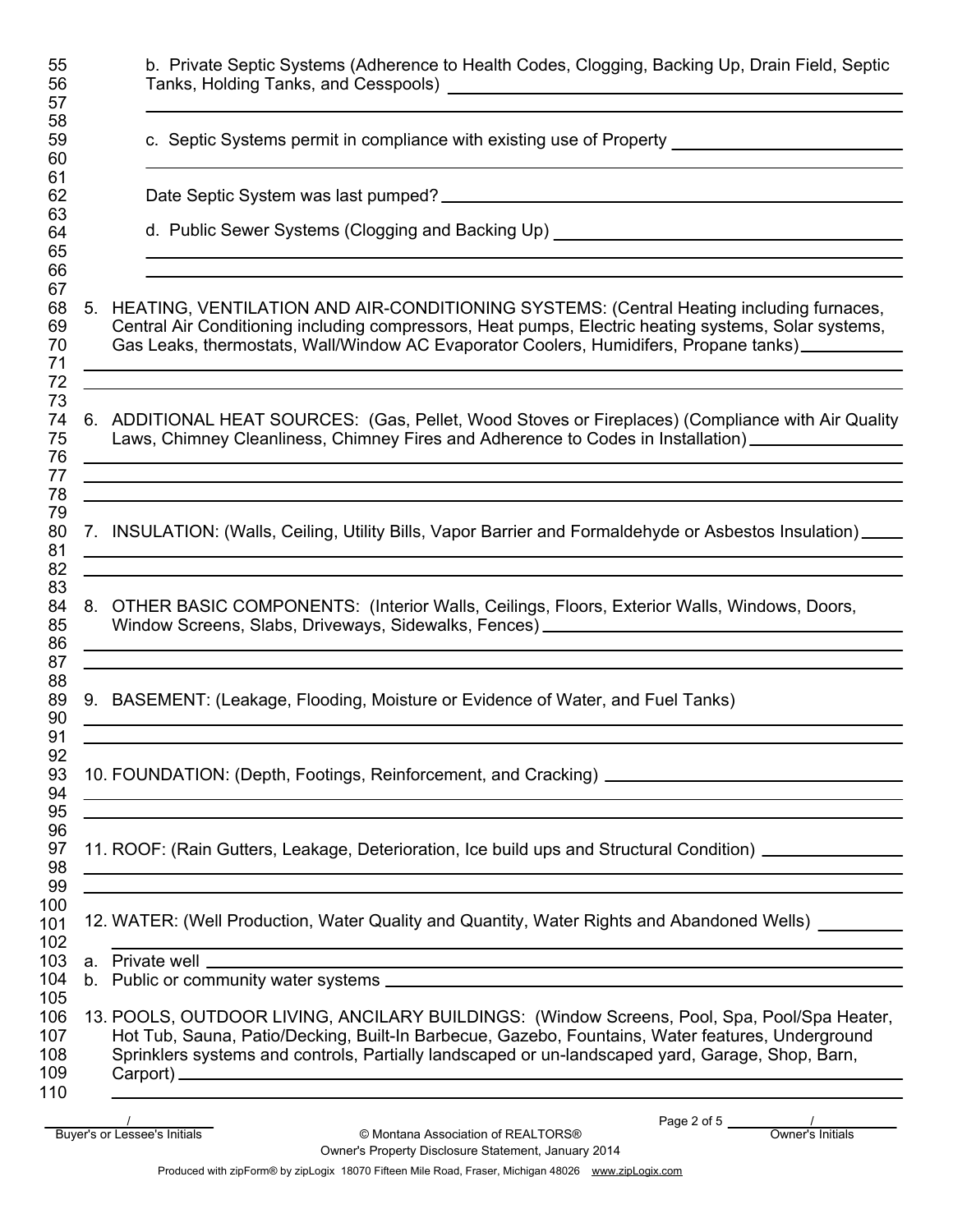| 112<br>113<br>114                             |                | 111 14. Waste dump or disposal or landfill or gravel pit or commercial use in the vicinity of the Property, existing<br>or proposed, which may cause smoke, smell, noise or other nuisance, annoyance or pollution:                                                                                                                                                                                                                                                                                                                                                            |
|-----------------------------------------------|----------------|--------------------------------------------------------------------------------------------------------------------------------------------------------------------------------------------------------------------------------------------------------------------------------------------------------------------------------------------------------------------------------------------------------------------------------------------------------------------------------------------------------------------------------------------------------------------------------|
| 115<br>117<br>118<br>119                      |                | 116 15. ACCESS: (If the property is not on a public street note any Driveway Agreements, Private Easements<br>and Legal Disputes Concerning Access)                                                                                                                                                                                                                                                                                                                                                                                                                            |
| 120<br>121<br>122<br>123                      |                | 16. HAZARD INSURANCE/DAMAGES/CLAIMS:                                                                                                                                                                                                                                                                                                                                                                                                                                                                                                                                           |
| 125<br>126<br>127<br>128                      |                | 124 17. METHAMPHETAMINE: If the Property is inhabitable real property, the Owner represents to the best of<br>Owner's knowledge that the Property $\Box$ has $\Box$ has not been used as a clandestine Methamphetamine<br>drug lab. If the Property has been used as a clandestine Methamphetamine drug lab, attached are any<br>documents concerning the use of the Property as a clandestine Methamphetamine drug lab.                                                                                                                                                       |
| 129<br>130<br>131<br>132<br>133<br>134        |                | 18. RADON: If the Property is inhabitable real property as defined in the Montana Radon Control Act,<br>Owner represents that to the best of Owner's knowledge the Property $\Box$ has $\Box$ has not been tested for<br>radon gas and/or radon progeny and the Property □ has □ has not received mitigation or treatment for<br>the same. If the Property has been tested for radon gas and/or radon progeny, attached are any test<br>results along with any evidence of mitigation or treatment.                                                                            |
| 136<br>137<br>138<br>139                      |                | 135 19. LEAD-BASED PAINT: If a residential dwelling exists on the Property and was built before the year<br>1978, Owner □ has □ has no knowledge of lead-based paint and/or lead-based paint hazards on the<br>Property. If Owner has knowledge of lead-based paint and/or lead-based paint hazards on the<br>Property, attached are all pertinent reports and records concerning that knowledge.                                                                                                                                                                              |
| 141<br>142<br>143<br>144<br>145<br>146        |                | 140 20. MOLD: If the Property is inhabitable real property as defined in the Montana Mold Disclosure Act, the<br>Owner represents to the best of Owner's knowledge that the Property $\Box$ has $\Box$ has not been tested for<br>mold and that the Property $\Box$ has $\Box$ has not received mitigation or treatment for mold. If the Property<br>has been tested for mold or has received mitigation or treatment for mold, attached are any documents<br>or other information that may be required under Montana law concerning such testing, treatment or<br>mitigation. |
| 149                                           |                | 147 If any of the following items or conditions exist relative to the Property, please check the box and<br>148 provide details below:<br>1. $\Box$ Asbestos.                                                                                                                                                                                                                                                                                                                                                                                                                  |
| 150<br>151<br>152                             | 2.             | □ Noxious weeds.<br>3. $\Box$ Destructive insects such as termites, pine beetles or carpenter ants. (If property has been tested<br>or treated, attach documentation.)                                                                                                                                                                                                                                                                                                                                                                                                         |
| 153<br>154<br>155<br>156<br>157               | 4.<br>5.<br>6. | $\Box$ Common walls, fences and driveways that may have any effect on the subject property.<br>$\Box$ Encroachments, easements, or similar matters that may affect your interest in the subject property.<br>$\Box$ Room additions, structural modifications, or other alterations or repairs made without necessary<br>permits or HOA and HOA architectural committee permission.<br>7. $\Box$ Room additions, structural modifications, or other alterations or repairs not in compliance with                                                                               |
| 158<br>159<br>160<br>161<br>162<br>163<br>164 | 8.             | building codes.<br>□ Health department or other governmental licensing, compliance or issues.<br>9. $\Box$ Landfill (compacted or otherwise) on the property or any portion thereof.<br>10. $\Box$ Location in the floodplain, shoreline master plan, wetland or other environmentally sensitive area.<br>11. □ Settling, slippage, sliding or other soil problems.<br>12. O Flooding, draining, grading problems, or French drains.<br>13. $\Box$ Major damage to the property or any of the structures from fire, earthquakes, floods, slides, etc.                          |
| 165<br>166                                    |                | 14. $\Box$ Waste dump or disposal or landfill or commercial use in the vicinity of the property which causes<br>smoke, smell, noise or other pollution.<br>Page 3 of 5                                                                                                                                                                                                                                                                                                                                                                                                         |

Owner's Property Disclosure Statement, January 2014

Buyer's or Lessee's Initials **EXELTORS®** © Montana Association of REALTORS® **Owner's Initials**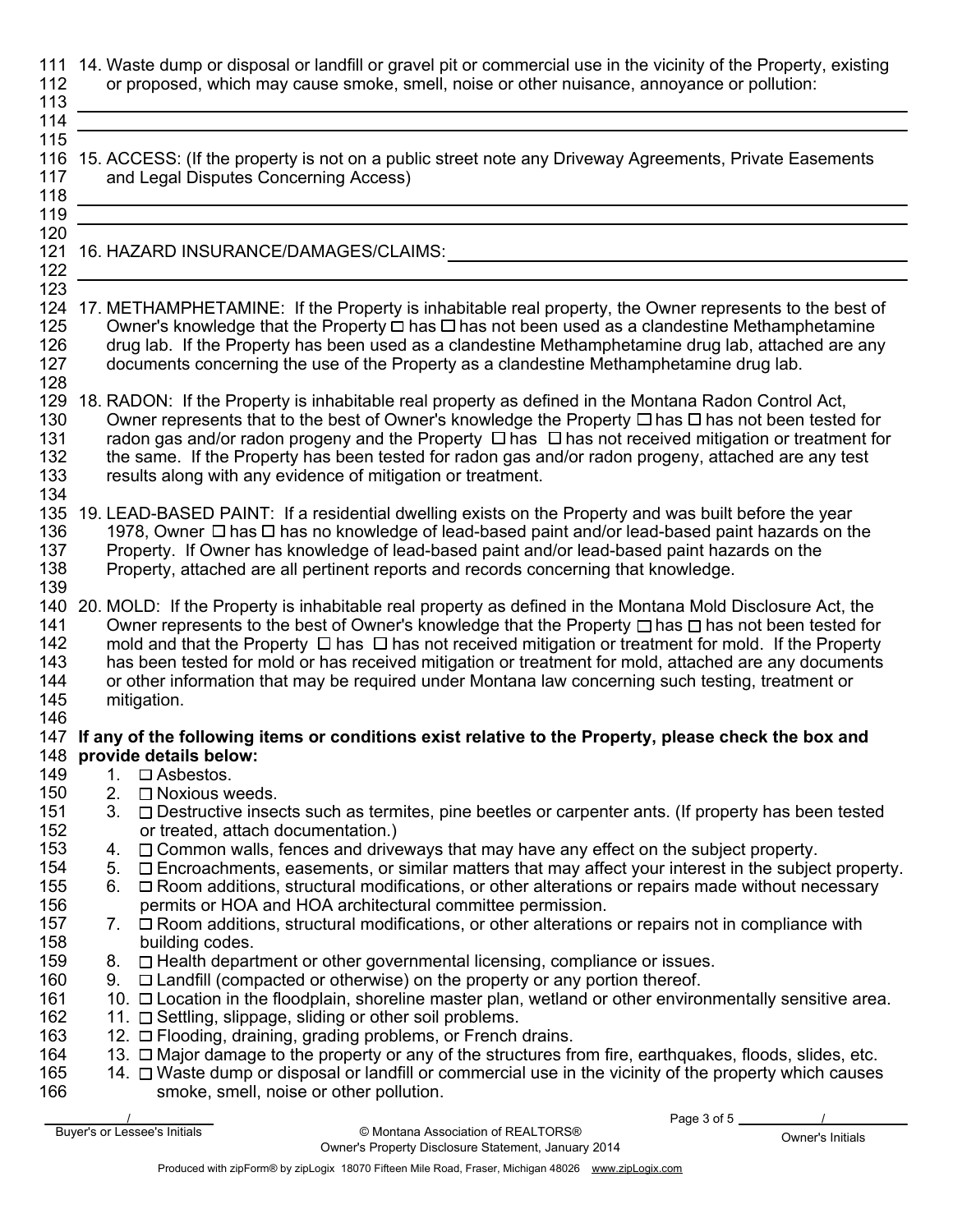| 167 |                                                                                                        | 15. O Hazardous or Environmental Waste: Underground storage tanks or sump pits.                                                                                                                                                      |             |  |
|-----|--------------------------------------------------------------------------------------------------------|--------------------------------------------------------------------------------------------------------------------------------------------------------------------------------------------------------------------------------------|-------------|--|
| 168 | 16. □ Neighborhood noise problems or other nuisances.                                                  |                                                                                                                                                                                                                                      |             |  |
| 169 |                                                                                                        | 17. O Violations of deed restrictions, restrictive covenants or other such obligations.                                                                                                                                              |             |  |
| 170 |                                                                                                        | 18. O Zoning or Historic District violations, non-conforming uses, violations of "setback" requirements,                                                                                                                             |             |  |
| 171 | etc.                                                                                                   |                                                                                                                                                                                                                                      |             |  |
| 172 |                                                                                                        | 19. $\Box$ Zoning, Historic District or land use change planned or being considered by the city or county.                                                                                                                           |             |  |
| 173 |                                                                                                        | 20. □ Street or utility improvement planned that may affect or be assessed against the Property.                                                                                                                                     |             |  |
| 174 | 21. □ Property Owner's association obligations (dues, lawsuits, etc.).                                 |                                                                                                                                                                                                                                      |             |  |
| 175 | 22. O Proposed increase in the tax assessment value or homeowner's association dues for the Property.  |                                                                                                                                                                                                                                      |             |  |
| 176 | 23. □ "Common area" problems.                                                                          |                                                                                                                                                                                                                                      |             |  |
| 177 |                                                                                                        | 24. □ Tenant problems, defaults or other tenant issues.                                                                                                                                                                              |             |  |
| 178 | 25. □ Notices of abatement or citations against the Property.                                          |                                                                                                                                                                                                                                      |             |  |
| 179 | 26. O Lawsuits or legal proceedings (including foreclosures and bankruptcies) affecting or threatening |                                                                                                                                                                                                                                      |             |  |
| 180 |                                                                                                        | the Property.                                                                                                                                                                                                                        |             |  |
| 181 |                                                                                                        | 27. □ Airport affected area.                                                                                                                                                                                                         |             |  |
| 182 |                                                                                                        | 28. $\Box$ Pet damage: $\_\_$                                                                                                                                                                                                        |             |  |
| 183 |                                                                                                        |                                                                                                                                                                                                                                      |             |  |
| 184 |                                                                                                        |                                                                                                                                                                                                                                      |             |  |
| 185 |                                                                                                        | Owner certifies that the information herein is true, correct and complete to the best of the Owner's                                                                                                                                 |             |  |
| 186 |                                                                                                        | knowledge and belief as of the date signed by Owner.                                                                                                                                                                                 |             |  |
| 187 |                                                                                                        |                                                                                                                                                                                                                                      |             |  |
| 188 |                                                                                                        |                                                                                                                                                                                                                                      |             |  |
| 189 |                                                                                                        |                                                                                                                                                                                                                                      |             |  |
| 190 |                                                                                                        |                                                                                                                                                                                                                                      |             |  |
| 191 |                                                                                                        |                                                                                                                                                                                                                                      | Date $\_\_$ |  |
| 192 |                                                                                                        |                                                                                                                                                                                                                                      |             |  |
| 193 |                                                                                                        |                                                                                                                                                                                                                                      |             |  |
|     |                                                                                                        | 194 Please note the following changes to the foregoing disclosure:                                                                                                                                                                   |             |  |
| 195 |                                                                                                        | <u>and the contract of the contract of the contract of the contract of the contract of the contract of the contract of the contract of the contract of the contract of the contract of the contract of the contract of the contr</u> |             |  |
| 196 |                                                                                                        |                                                                                                                                                                                                                                      |             |  |
| 197 |                                                                                                        | <u> 1989 - Andrea Andrew Maria (h. 1989).</u>                                                                                                                                                                                        |             |  |
| 198 |                                                                                                        | <u> 1989 - Andrea Andrew Maria (h. 1989).</u>                                                                                                                                                                                        |             |  |
| 199 |                                                                                                        | <u> 1989 - Andrea Andrew Maria (h. 1989).</u>                                                                                                                                                                                        |             |  |
| 200 |                                                                                                        |                                                                                                                                                                                                                                      |             |  |
| 201 |                                                                                                        |                                                                                                                                                                                                                                      |             |  |
| 202 |                                                                                                        |                                                                                                                                                                                                                                      |             |  |
| 203 |                                                                                                        |                                                                                                                                                                                                                                      |             |  |
| 204 |                                                                                                        |                                                                                                                                                                                                                                      |             |  |
| 205 |                                                                                                        |                                                                                                                                                                                                                                      |             |  |
| 206 |                                                                                                        |                                                                                                                                                                                                                                      |             |  |
| 207 |                                                                                                        |                                                                                                                                                                                                                                      |             |  |
| 208 |                                                                                                        |                                                                                                                                                                                                                                      |             |  |
| 209 | Owner_                                                                                                 |                                                                                                                                                                                                                                      |             |  |
| 210 |                                                                                                        |                                                                                                                                                                                                                                      |             |  |
| 211 |                                                                                                        |                                                                                                                                                                                                                                      |             |  |
|     | 212 Owner_                                                                                             |                                                                                                                                                                                                                                      |             |  |